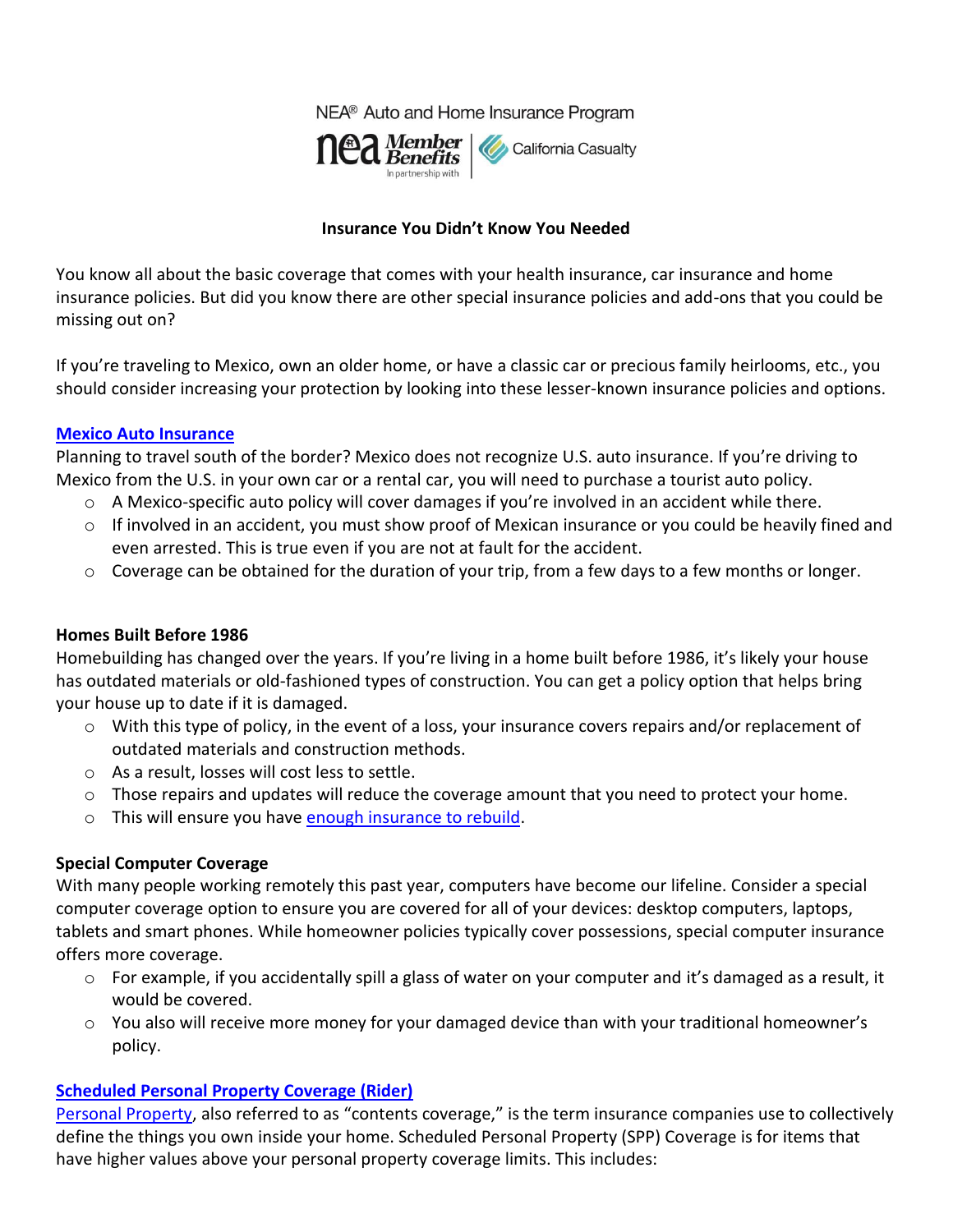- o Heirlooms
- o Watches
- o Jewelry
- o Artwork
- o Instruments
- o Furs

An SPP rider offers much broader coverage for your precious items: if you misplace a pair of earrings, they're covered; if a diamond falls out of a ring, or a guitar neck breaks, they're covered. There's no deductible if the covered items are stolen, lost, or damaged. SPP provides a replacement for the actual appraised value of the item.

# **[Classic Car Coverage](https://www.calcas.com/classic-car-insurance)**

Spending time and money on a classic car? Make sure your car is protected with classic car insurance coverage. You'll pay less for it than standard auto insurance coverage and you can determine the value, the deductible, and the policy options that work best for you—including towing and coverage for lost or stolen parts. There are mileage plans that cover everything from cruising on the weekends to driving to attend auto shows.

o [Classic Car Coverage i](https://mycalcas.com/2019/09/classic-cars-coverage/)s for all types of collectible vehicles: collector trucks, classic and custom motorcycles, kit cars, fire engines, military vehicles, and more.

# **Refrigerated Property Coverage**

When there is a [power outage](https://mycalcas.com/2020/09/preparing-for-a-power-outage/), the food in your refrigerator could spoil. A standard homeowner's policy may cover the costs of replacing some of the food. A refrigerated property policy provides additional coverage.

 $\circ$  A refrigerated property policy adds up to \$500 of coverage for property, such as meat that spoils because of a power outage or equipment failure.

# **Other Members of Your Household Coverage**

Do you have someone living with you who is not a relative, guest or tenant? You may consider this policy for other members of your household.

- $\circ$  If a new roommate moves in, and he or she is not on the lease, it may make sense to add this coverage.
- $\circ$  This policy adds personal property, liability, and additional living expense coverage for that person.

#### **[Pet Insurance](https://www.calcas.com/pet-insurance)**

Our [pets are like family](https://mycalcas.com/2021/02/the-pet-effect-boosting-our-mental-health/) and we want to keep them as healthy as possible. Pet insurance can help to offset veterinary expenses.

- $\circ$  Depending on your policy, pet insurance may cover exams, prescriptions, lab tests and x-rays, surgeries, emergency visits, and even cancer.
- $\circ$  You make the initial payment, and then are reimbursed depending on the deductible and coverage limits you have selected.

# **Sump Pump Endorsement**

If your home is prone to flooding, chances are you have a [sump](https://mycalcas.com/?s=sump+pump) pump to remove the water. A sump [pump/water backup](https://mycalcas.com/?s=sump+pump) endorsement covers damage if your sump pump fails or something happened to cause water to back up into your home. This damage is not covered under standard homeowner policies.